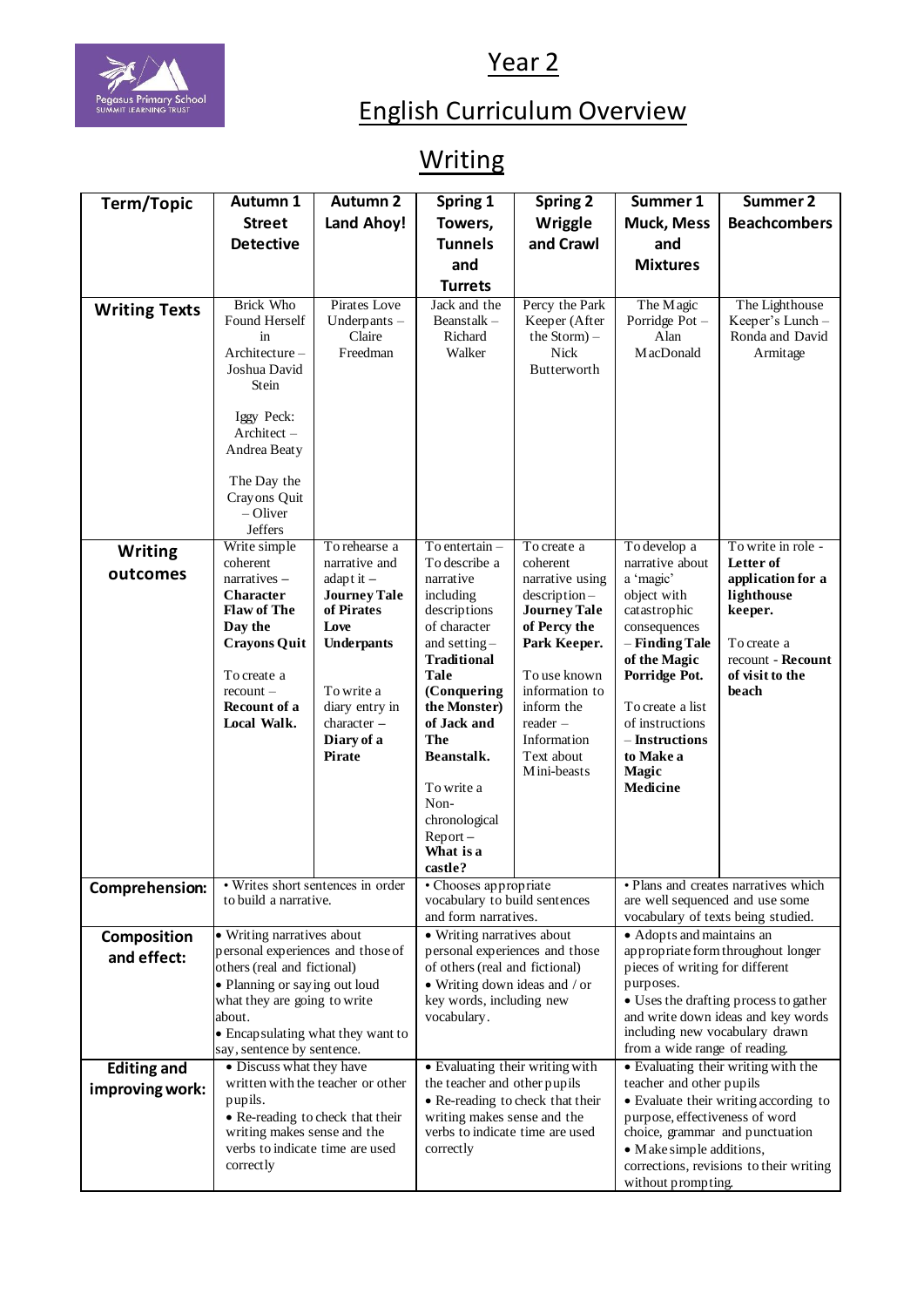| <b>Grammar and</b>  | • Know how nouns and                                           | • Use of ly to change adjectives                             | • Use of the progressive form of                     |  |
|---------------------|----------------------------------------------------------------|--------------------------------------------------------------|------------------------------------------------------|--|
| punctuation:        | adjectives can be formed using                                 | into adverbs                                                 | verbs in the present and past tense                  |  |
|                     | suffixes                                                       | • Subordinating conjunctions                                 | to mark actions in progress [for                     |  |
|                     | • Use of the suffixes er and est                               | (using when, if, that, because)                              | example, she is drumming,                            |  |
|                     | in adjectives • Co-ordinating<br>conjunctions (and, or, but) • | • Expanded noun phrases for<br>description and specification |                                                      |  |
|                     | Expanded noun phrases for                                      | • Correct choice and consistent                              |                                                      |  |
|                     | description and specification                                  | use of present tense and past                                |                                                      |  |
|                     | • Know the difference between a                                | tense throughout writing                                     |                                                      |  |
|                     | statement, questions,                                          | • Use of capital letters, full                               |                                                      |  |
|                     | exclamation and command.                                       | stops, question marks and                                    |                                                      |  |
|                     | • Use of capital letters, full                                 | exclamation marks to                                         |                                                      |  |
|                     | stops, question marks and                                      | demarcate sentences                                          |                                                      |  |
|                     | exclamation marks to demarcate                                 |                                                              |                                                      |  |
|                     | sentences                                                      |                                                              |                                                      |  |
|                     | • Commas in lists                                              |                                                              |                                                      |  |
| <b>Spelling</b>     | • Phonics RWI: Revise Set 2/3                                  | · Spell year 2 common                                        | • Homophones/near homophones -                       |  |
|                     | alternative graphemes.                                         | exception words                                              | words that sound the same but are                    |  |
|                     | • Spell year 1 and 2 common                                    | • learning the possessive                                    | spelt differently                                    |  |
|                     | exception words • Spell Set 4<br>and 5 Red Words.              | apostrophe (singular) [for<br>example, the girl's book]      |                                                      |  |
|                     | · Spell more words with                                        | • Words ending in al, le, le -                               |                                                      |  |
|                     | contracted forms                                               | spelling patterns and rules                                  |                                                      |  |
|                     | · add suffixes to spell words and                              | · Silent letters - g/k                                       |                                                      |  |
|                     | longer words, including -ment, -                               | • Know the or phoneme is                                     |                                                      |  |
|                     | ness, -ful, -ly, less, tion, er and                            | usually spelt as a before 1 and ll.                          |                                                      |  |
|                     | est and understand the effect on                               | • Rules for making words plural                              |                                                      |  |
|                     | their meaning.                                                 |                                                              |                                                      |  |
|                     | • Rules for adding suffixes to                                 |                                                              |                                                      |  |
|                     | root words. E.g Changing y to i/                               |                                                              |                                                      |  |
|                     | doubling letters                                               |                                                              |                                                      |  |
| <b>Speaking and</b> | · listen and respond                                           | • speak audibly and fluently                                 | · use relevant strategies to build their             |  |
| listening/          | appropriately to adults and their<br>peers                     | with an increasing command of<br>Standard English            | vocabulary<br>· select and use appropriate registers |  |
| Drama:              | • ask relevant questions to                                    | · gain, maintain and monitor the                             | for effective communication.                         |  |
|                     | extend their understanding and                                 | interest of the listener(s)                                  | • use spoken language to develop                     |  |
|                     | knowledge                                                      | · give well-structured                                       | understanding through speculating,                   |  |
|                     | · maintain attention and                                       | descriptions, explanations and                               | hypothesising, imagining and                         |  |
|                     | participate actively in                                        | narratives for different                                     | exploring ideas                                      |  |
|                     | collaborative conversations,                                   | purposes, including for                                      | · gain, maintain and monitor the                     |  |
|                     | staying on topic and initiating                                | expressing feelings                                          | interest of the listener(s)                          |  |
|                     | and responding to comments                                     | • articulate and justify answers,                            |                                                      |  |
|                     | • participate in discussions,                                  | arguments and opinions                                       |                                                      |  |
|                     | presentations, performances,<br>role play, improvisations and  |                                                              |                                                      |  |
|                     | debates                                                        |                                                              |                                                      |  |
|                     |                                                                |                                                              |                                                      |  |